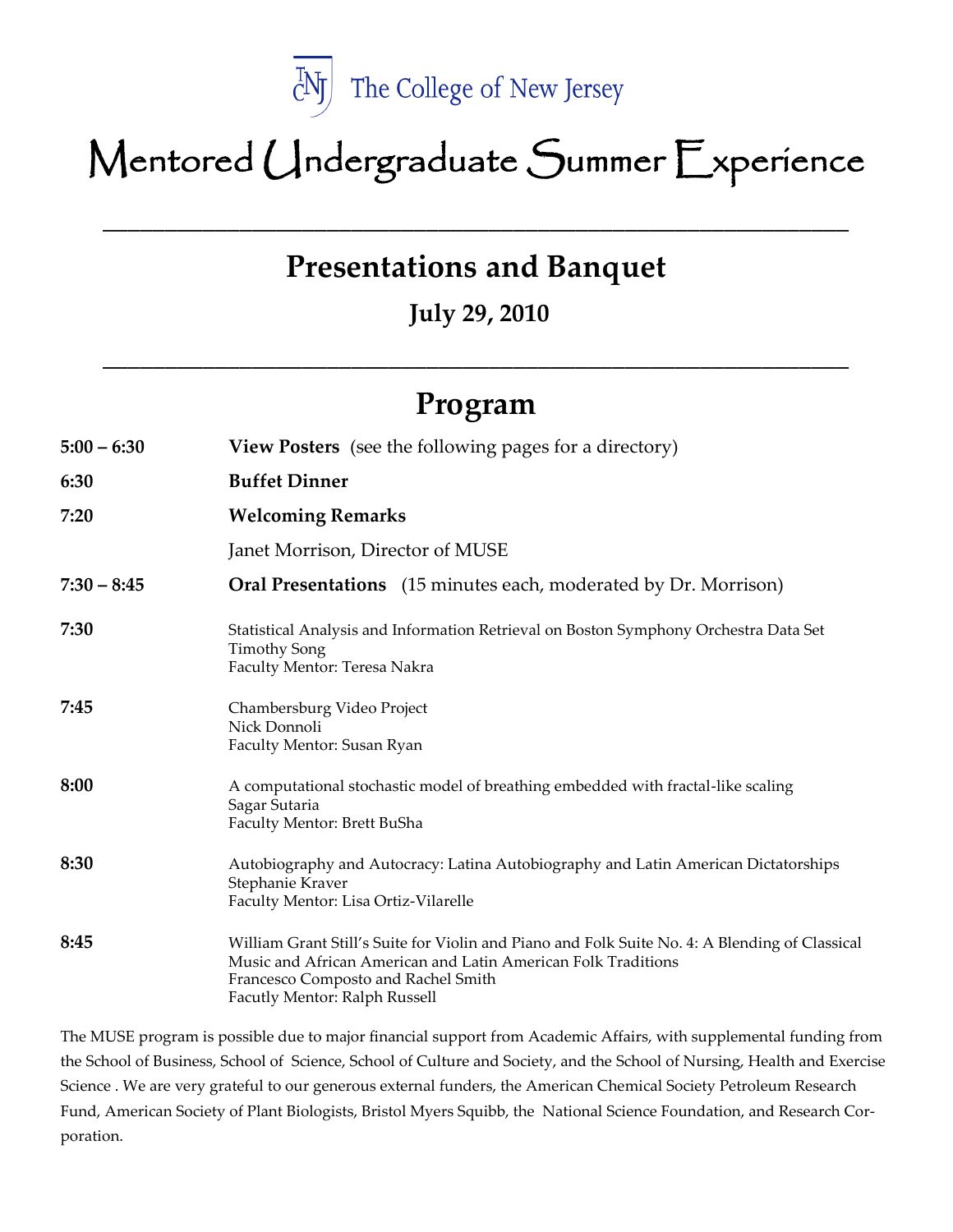## **Poster Directory**

(NOTE: Posters are arranged randomly in order to foster cross-disciplinary conversation)

### School of Business

| Economics                                                                                                                                                                                      |     |
|------------------------------------------------------------------------------------------------------------------------------------------------------------------------------------------------|-----|
| Food Stamps and Obesity: An Economic Perspective<br>Andrea Ortu and Meaghan Vitale                                                                                                             |     |
|                                                                                                                                                                                                | .20 |
| House Prices and Its Impact on the Economy: A Cross-Country Analysis<br>Daniel Japa                                                                                                            |     |
|                                                                                                                                                                                                |     |
| Finance                                                                                                                                                                                        |     |
| Changes in Microfinance after the Global Financial Meltdown: What Models Can Explain Performance?<br>Stephen Anthony Gadda                                                                     |     |
|                                                                                                                                                                                                | .23 |
| Outward FDI from China to the United States: A historic comparison with Japan<br>Michael Okrend                                                                                                |     |
|                                                                                                                                                                                                |     |
| An Options-Based Approach to Modeling Operational Flexibility<br>Joseph Gesualdo                                                                                                               |     |
|                                                                                                                                                                                                |     |
| Management                                                                                                                                                                                     |     |
| The Application of the Law to Social Media<br>Nicholas Falcone and Matthew Turner                                                                                                              |     |
|                                                                                                                                                                                                | 35  |
| <b>School of Culture and Society</b>                                                                                                                                                           |     |
| <b>African-American Studies</b><br>Tracing the Trope of 'Epiphanal Blackness' in African American Literature<br>Adriana Botti                                                                  |     |
|                                                                                                                                                                                                |     |
| English<br>Approaches for Addressing Sexual Identity and Gender Variance in the Secondary English/Language Arts Classroom:<br>An examination of English Journal, 1969-2010<br>Katherine Ondrof |     |
|                                                                                                                                                                                                |     |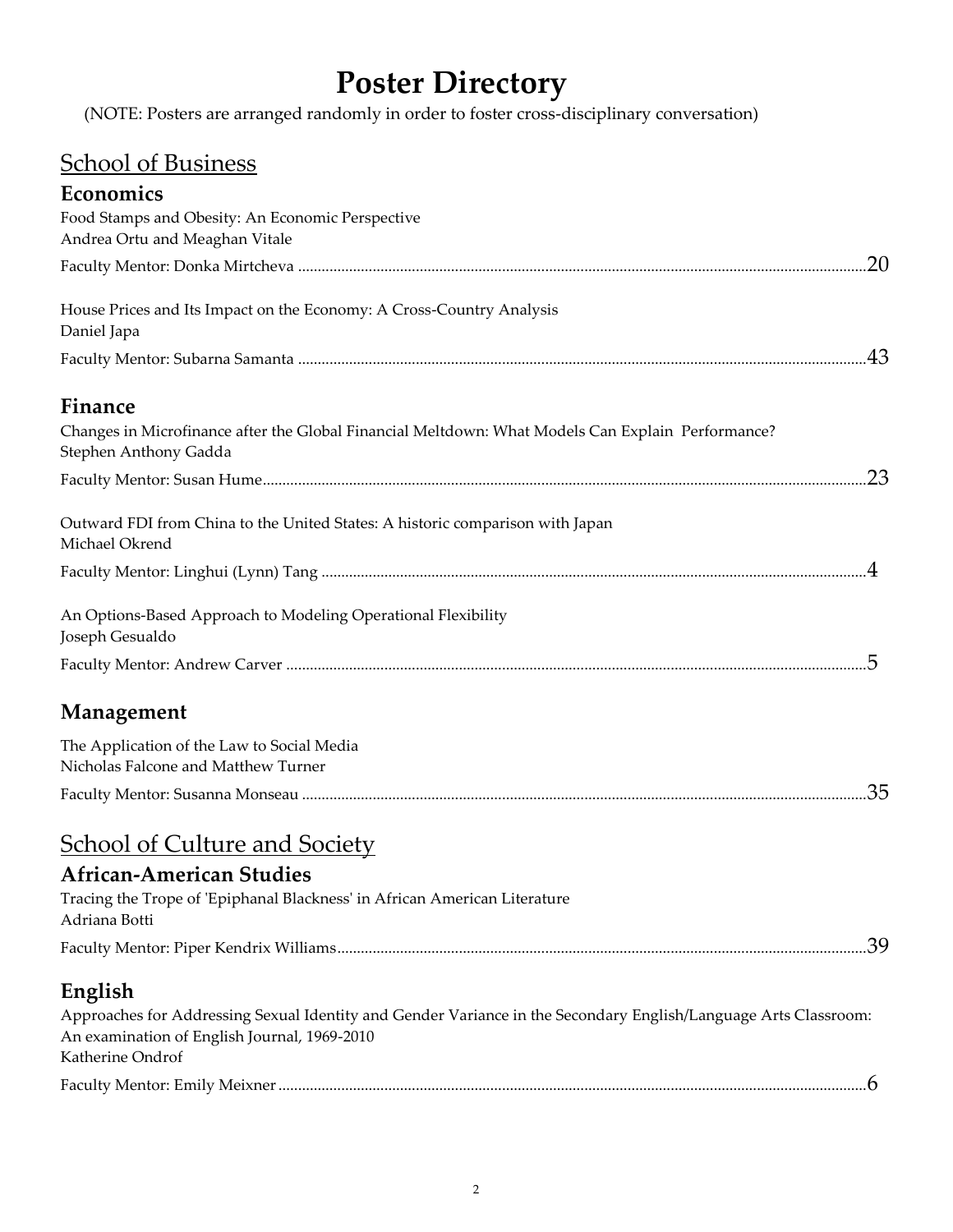| Autobiography and Autocracy: Latina Autobiography and Latin American Dictatorships<br>Ivonne Gonzalez                                                                                                                                               |
|-----------------------------------------------------------------------------------------------------------------------------------------------------------------------------------------------------------------------------------------------------|
|                                                                                                                                                                                                                                                     |
| Psychology<br>Attention and Memory Functioning in Younger and Older Adults<br>Hope Fine                                                                                                                                                             |
|                                                                                                                                                                                                                                                     |
| Strategies to Increase Civic Engagement Among Emerging Adults in Trenton, NJ<br>Meagan Docherty                                                                                                                                                     |
|                                                                                                                                                                                                                                                     |
| Sociology<br>Manuscript Preparation for a Social History of an Amazonian Colonization Zone<br>Stephanie Torres                                                                                                                                      |
| .26                                                                                                                                                                                                                                                 |
| <b>School of Education</b>                                                                                                                                                                                                                          |
| Special Education, Language, and Literacy<br>Exploring the collaborative teaching experiences of educators in New Jersey: A pilot study<br>Gabrielle Minervini                                                                                      |
|                                                                                                                                                                                                                                                     |
| <b>School of Engineering</b>                                                                                                                                                                                                                        |
| <b>Mechanical Engineering</b><br>Dispersion of Saccate Pollen: Wind Tunnel Experiments of Pollen Dispersion in Turbulent Flows<br>Winston Moy and David Talarico                                                                                    |
|                                                                                                                                                                                                                                                     |
| The Impact of Physical Forces in Flowing Blood on Homeostasis and Thrombosis<br>Bhumi Shah                                                                                                                                                          |
|                                                                                                                                                                                                                                                     |
| Investigation of the Effect of Cement Viscosity on Functional Loading Micromechanics at the Stem-cement and Cement-<br>bone Interface in Total Knee Replacement using Digital Image Correlation<br>Kevin Abbruzzese, Richard O'Laughlin, Daniel Lee |
|                                                                                                                                                                                                                                                     |
| Investigation of soft-tissue mechanics using digital image correlation<br>Daniel Lee and Mary Kate McDonough                                                                                                                                        |
| .25                                                                                                                                                                                                                                                 |
| Swarm Intelligence Based Multirobot Systems<br><b>Brian Geuther</b>                                                                                                                                                                                 |
|                                                                                                                                                                                                                                                     |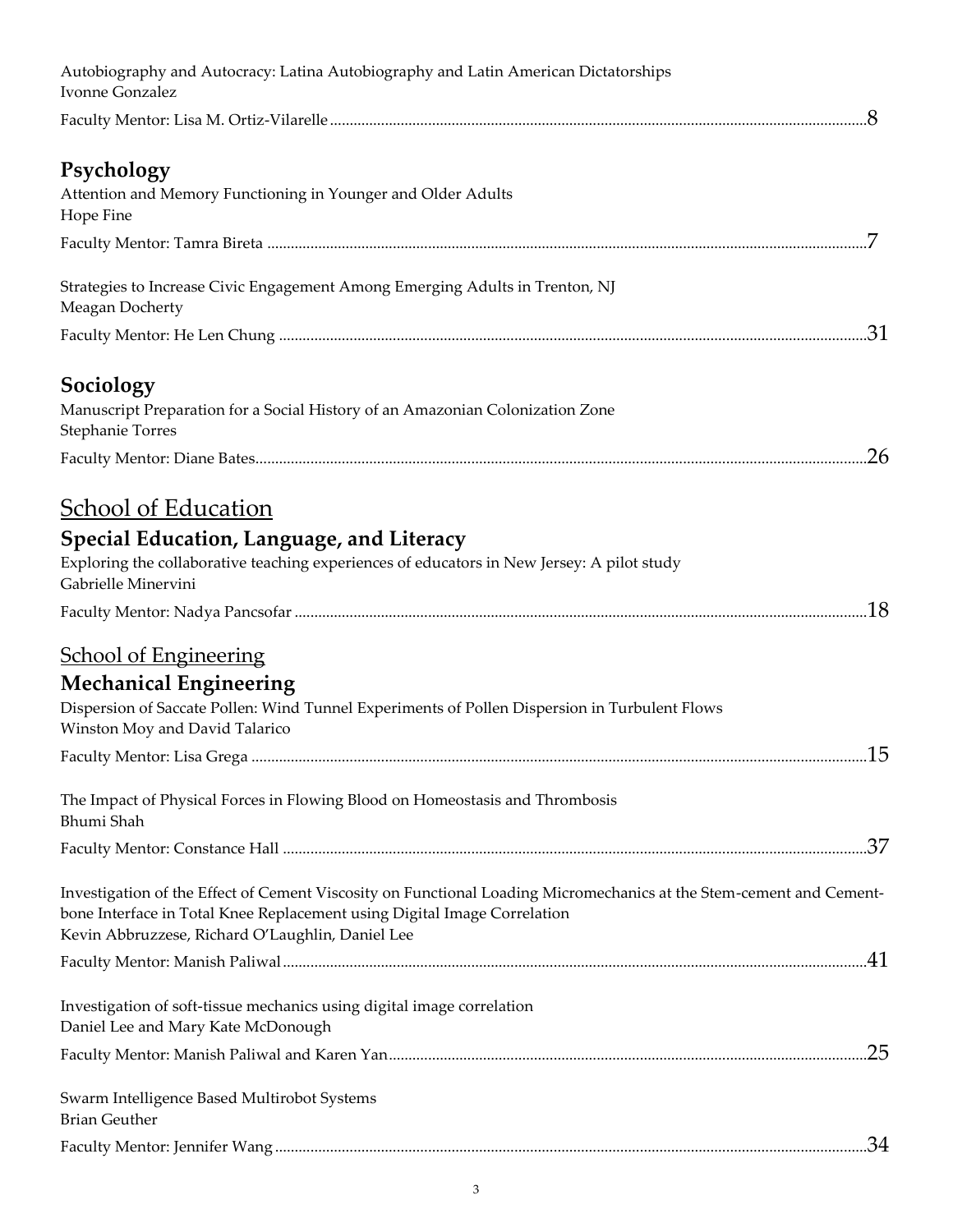| Study of Heart Tissue Damage via Dynamic Heart Phantom and MRI<br>Mary Kate McDonough                                                                                                                                                                      |
|------------------------------------------------------------------------------------------------------------------------------------------------------------------------------------------------------------------------------------------------------------|
| .32                                                                                                                                                                                                                                                        |
| Biopolymer Tissue Scaffold Degradation<br>Erin McMullin                                                                                                                                                                                                    |
|                                                                                                                                                                                                                                                            |
| <u>School of Nursing, Health, and Exercise Science</u>                                                                                                                                                                                                     |
| <b>Nursing</b>                                                                                                                                                                                                                                             |
| Curriculum Development: A Health Behavior Change Model<br>Jillian Harth, Nicole Feldman, and Jessica Young                                                                                                                                                 |
| .13                                                                                                                                                                                                                                                        |
| <b>School of Science</b>                                                                                                                                                                                                                                   |
| <b>Biology</b>                                                                                                                                                                                                                                             |
| Feather Replacement and Feather Quality in Carolina Chickadees of the Northern Pine Barrens<br>Camille Deering and Michael Wang                                                                                                                            |
| 19                                                                                                                                                                                                                                                         |
| Exploration of the Pet-1 Mouse as an Animal Model for Sudden Infant Death Syndrome (SIDS)<br>Samantha Conte and Laurie Delatour                                                                                                                            |
|                                                                                                                                                                                                                                                            |
| The Genetic Regulation of Cell Death Specification in Caenorhabditis elegans: tra-5 and sm138<br>Colin Gold and Julia Kim                                                                                                                                  |
|                                                                                                                                                                                                                                                            |
| Investigating the Coordination of Multiple Steps in Gene Expression: The Functions of Npl3's Domains<br>Daniel Mitchell                                                                                                                                    |
|                                                                                                                                                                                                                                                            |
| Investigating the Coordination of Multiple Steps in Gene Expression: The Role of Snu66<br>Christine Scaduto                                                                                                                                                |
|                                                                                                                                                                                                                                                            |
| 1) Gene Expression Modulation in Blue Crabs in Response to Changes in Seawater Salinity. 2) Modification of the Na+,<br>K+-ATPase Enzyme Protein in Blue Crabs Exposed to Changes in Seawater Salinity<br>Teresa Askander, Danny Markowski, and Joe Sarhan |
|                                                                                                                                                                                                                                                            |
| Genetic Variation in Populations of Wild Plant Pathogens<br>Rawinder Parmar                                                                                                                                                                                |
| .12                                                                                                                                                                                                                                                        |
| Regulation of the GLD-1 Germ Line Tumor Suppressor in Caenorhabditis elegans (C. elegans)<br>Sharon Bushi and Sarah DeGenova                                                                                                                               |
|                                                                                                                                                                                                                                                            |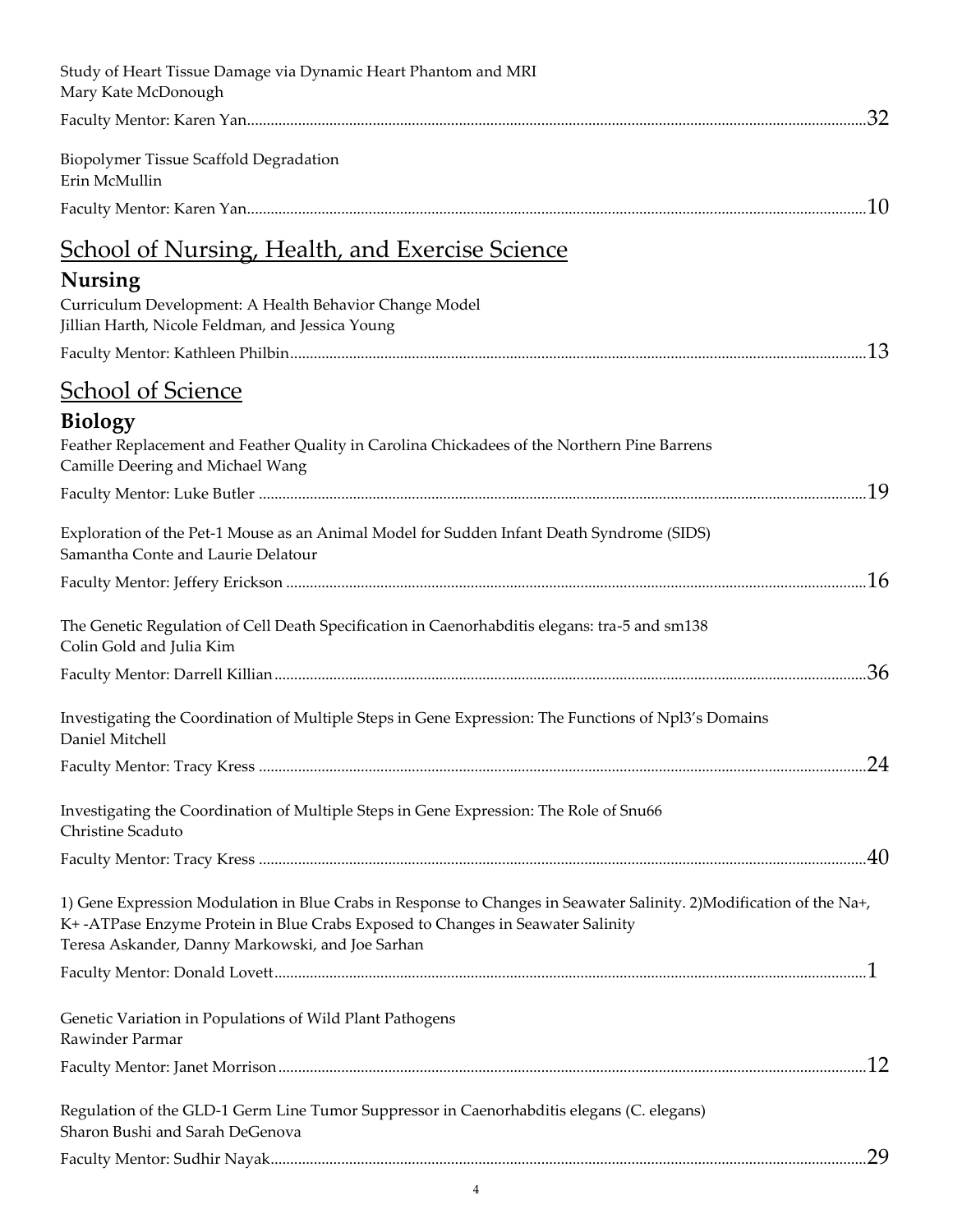| An Analysis of the Zebrafish Squid-like Genes in Zebrafish: Roles and Regulation<br>Michael Poulose and Maunil Sheth                                                                          |
|-----------------------------------------------------------------------------------------------------------------------------------------------------------------------------------------------|
| .27                                                                                                                                                                                           |
| Genetic and Biochemical Analysis of Cytochrome P450 Protein that Regulate Plant Growth<br>Kelly Salmon                                                                                        |
| .21                                                                                                                                                                                           |
| Stickelback Fish Evolution<br>Kaitlyn Schiels and Greg Way                                                                                                                                    |
| .30                                                                                                                                                                                           |
| Chemistry<br>Cocrystals as a Means to Control Polymorphism in Pyrazinamide<br>Devon Cocuzza                                                                                                   |
|                                                                                                                                                                                               |
| Assessing the Stability of Theophylline Cocrystals in the Presence of Competing Coformers in the Solid State<br>Jennifer Urban                                                                |
|                                                                                                                                                                                               |
| Presumptive Drug Testing- Defining a Logical Method for Creating Future Tests, and Designing a Specific Method for<br>the Detection of Salvia divinorum<br>Lauren Belloff and Alexandra Malin |
| .28                                                                                                                                                                                           |
| Using Fluorescence Correlation Spectroscopy to Monitor Protein Conformational Dynamics<br>Emmanuel Martinez Alcaraz and Lindsay Baker                                                         |
| 22                                                                                                                                                                                            |
| Understanding the Effect of Ionic Liquid on the Folding and Conformation of a Helical Peptide<br>Grace Huang                                                                                  |
|                                                                                                                                                                                               |
| Molten Flux Method to Synthesize Thermoelectric and Magnetic Materials<br>Sarah Wehrhan, Valisha Edwards and Matthew Kita                                                                     |
|                                                                                                                                                                                               |
| X-Ray Diffraction<br>Matthew Kita                                                                                                                                                             |
|                                                                                                                                                                                               |
| Defining the Structural Differences Between Type 1 and Type 2 Insect FPPSs<br>Reshma Jacob                                                                                                    |
| .42                                                                                                                                                                                           |